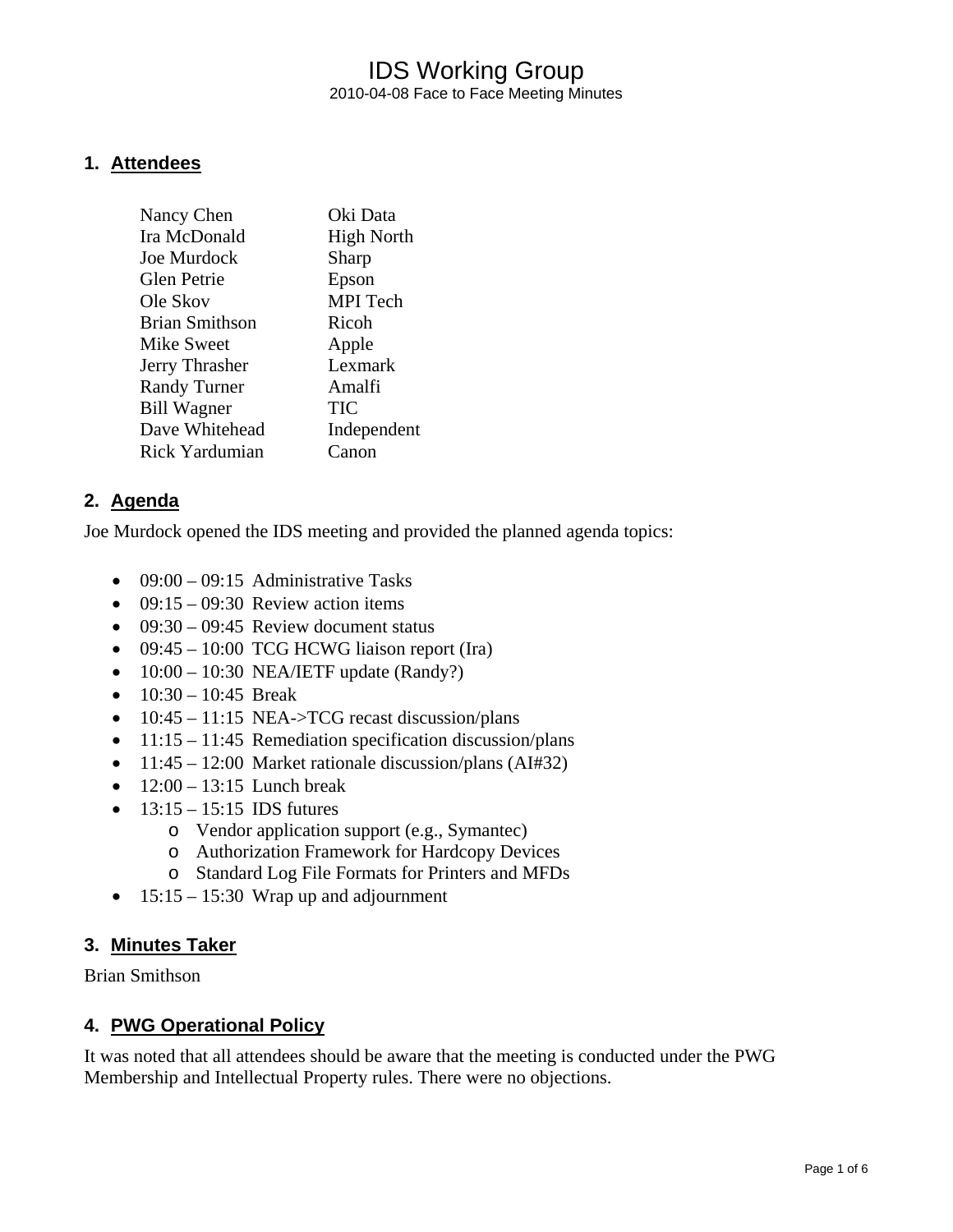2010-04-08 Face to Face Meeting Minutes

## **5. Approve Minutes from March 11 teleconference**

<ftp://ftp.pwg.org/pub/pwg/ids/minutes/IDS-call-minutes-20100325.pdf> There were no objections to the previous Minutes.

## **6. Review Action Items**

NOTE: The latest Action Item spreadsheet is available at: <ftp://ftp.pwg.org/pub/pwg/ids/ActionItems/>

There were no updates to any action items since the March 11 conference call.

AI 028: Jerry Thrasher will send a note to Mike Fenelon to find out if/how it is possible to handle multiple SHVs for the same environment, the same device class, and [possibly] the same SMI number (i.e., PWG)?

→ *A call has been made; a message has been left. No response from anyone at Microsoft.*  → *ABANDONED* 

AI 032: Joe Murdock will to develop a "Market Rationale" document – with help from within Sharp.

→ *Ron Nevo is now also working on this*

→ *PARTIAL – first draft published* 

AI 033: Randy Turner will contact Symantec (when appropriate) to encourage discussion with the PWG about a SHV.

→ *This AI is blocked, awaiting market rationale to send to Symantec (see AI #032).* → *ON HOLD* 

AI 034: Randy Turner will investigate Symantec's products and their method(s) to "remediate noncompliant endpoints."

→ *OPEN* 

AI 035: Joe Murdock will investigate Microsoft's method(s) of remediation. [Is it accomplished by passing a URL?]

→ *It is accomplished by passing a URL. Will get more details.*

→ *PARTIAL* 

AI 038: (For binding documents) Investigate localization issues.

→ *OPEN* 

AI 041: (For Remediation) Look into providing a remediation URL.

→ *OPEN, unassigned* 

AI 042: (For Attributes) Add a table of XML data type mapping for the semantic model and some brief normative text suggesting these items should be added to the MFD system object.

→ *OPEN*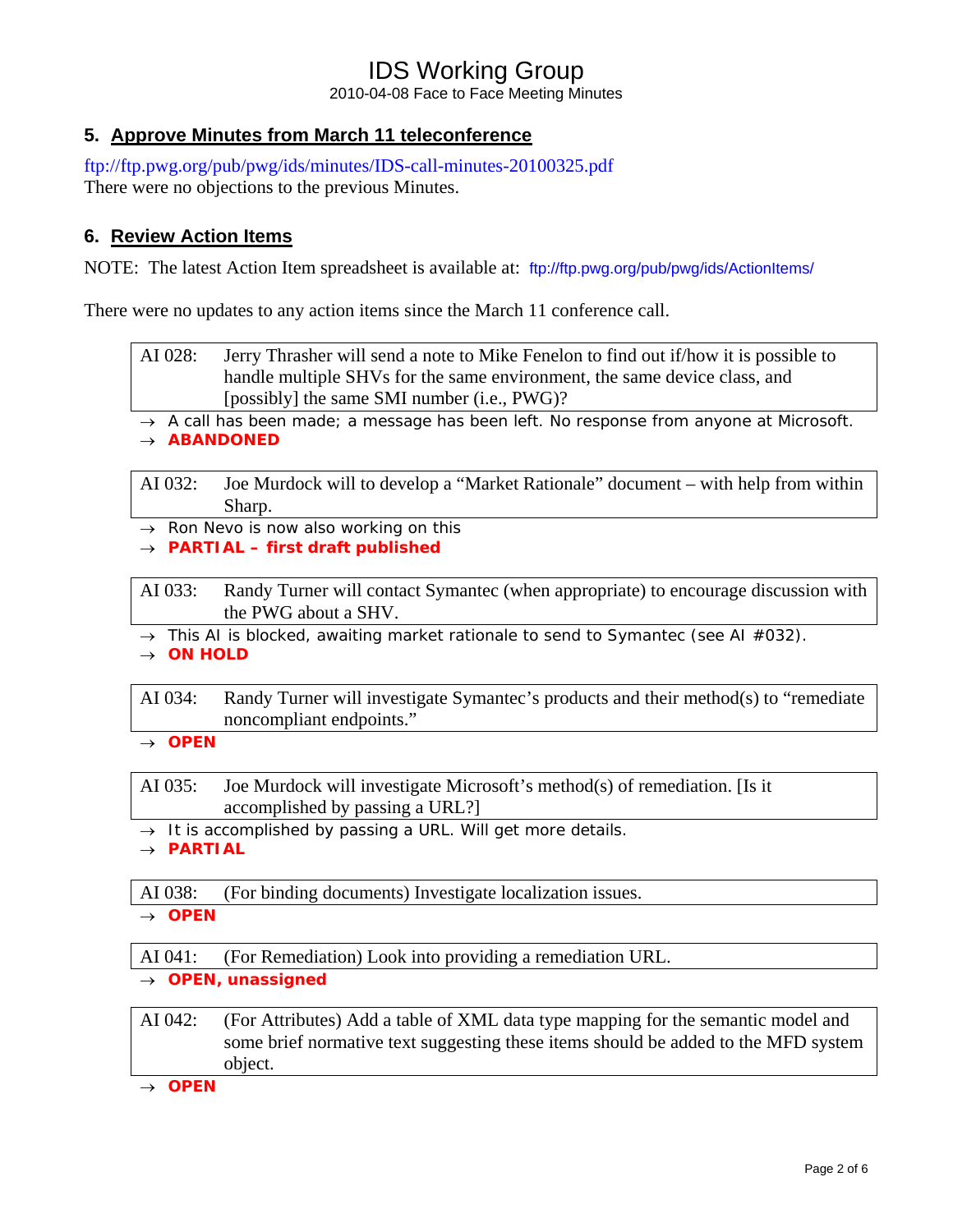2010-04-08 Face to Face Meeting Minutes

### AI 044: (For NEA Binding) Recast the NEA Binding document as a TCG TNC Binding document.

**OPEN, assigned to Randy Turner** 

### **7. Review document status**

There were some minor changes to HCD\_ATR [ftp://ftp.pwg.org/pub/pwg/ids/wd/wd-idsattributes10-](ftp://ftp.pwg.org/pub/pwg/ids/wd/wd-idsattributes10-20100405.pdf) [20100405.pdf.](ftp://ftp.pwg.org/pub/pwg/ids/wd/wd-idsattributes10-20100405.pdf) A datatype table was added as section 2.3. A table of keyword mapping was added as section 6. The group concluded that the table in section 6 was not needed, and instead this section should reference the semantic model (to which the mapping should be added):

AI 045: Add HCD attributes to the system object in the MFD semantic model → *OPEN, assigned to Joe Murdock and Pete Zehler* 

It was noted that there was some discussion during a previous PWG session that document titles use PWG and "Printer Working Group" inconsistently and sometimes unnecessarily.

| AI(046) | Change document titles (and page headers, and references to the documents)     |
|---------|--------------------------------------------------------------------------------|
|         | according to PWG decision to use the acronym and not the entire name "Printer" |
|         | Working Group".                                                                |
|         |                                                                                |

→ *OPEN, assigned to Joe Murdock* 

There were no changes to HCD\_NAP and HCD\_NEA.

### **8. TCG HCWG liaison report**

The report was previously presented during the PWG Plenary, so the group decided to skip this agenda item. The slides from that presentation are here: [ftp://ftp.pwg.org/pub/pwg/tcg/slides/tcg-activity](ftp://ftp.pwg.org/pub/pwg/tcg/slides/tcg-activity-summary-april-2010.pdf)[summary-april-2010.pdf.](ftp://ftp.pwg.org/pub/pwg/tcg/slides/tcg-activity-summary-april-2010.pdf)

### **9. NEA/IETF update**

NEA is discussing PT issues and has not made much progress. There are two camps, TCG and Cisco.

### **10. NEA->TCG recast discussion/plans**

Randy indicated that there may be some issues that he will investigate through NEA or IDS lists. He plans to have an updated document for review at the next teleconference.

### **11. Remediation specification discussion/plans**

Refer to [ftp://ftp.pwg.org/pub/pwg/ids/white/IDS\\_HCD\\_Standard\\_Remediation\\_20100211.pdf.](ftp://ftp.pwg.org/pub/pwg/ids/white/IDS_HCD_Standard_Remediation_20100211.pdf) A variety of issues was discussed and will be addressed in the next draft of the remediation whitepaper. The most difficult issue appears to be whether firewall settings should apply (1) only to the network interface on which the health check is being performed, (2) uniformly to all network interfaces on the HCD, or (3) differently to each network interface on the HCD.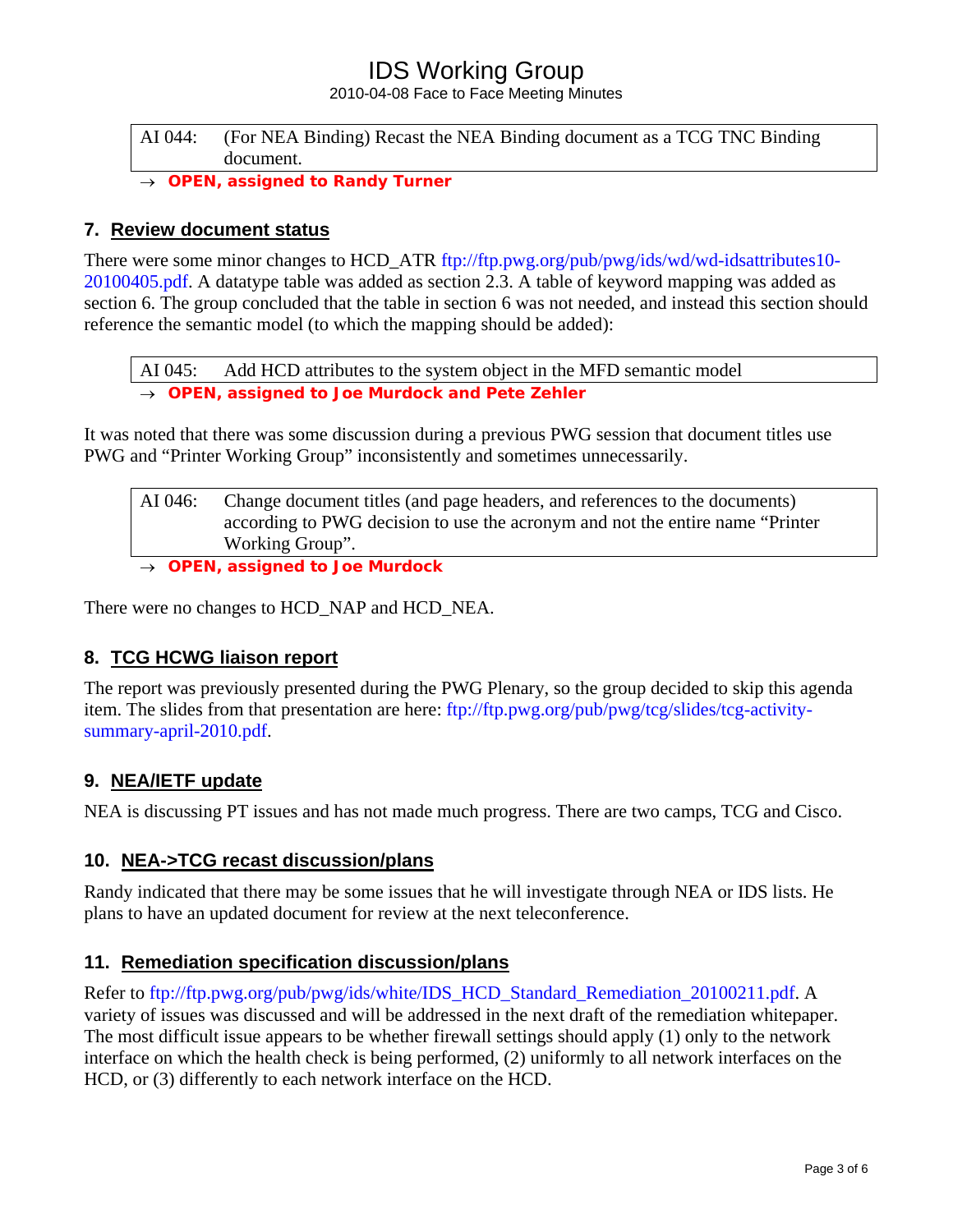2010-04-08 Face to Face Meeting Minutes

## **12. Market rationale discussion/plans**

Refer to: [ftp://ftp.pwg.org/pub/pwg/ids/wd/IDS\\_HCD\\_Rationale\\_20100407.pdf](ftp://ftp.pwg.org/pub/pwg/ids/wd/IDS_HCD_Rationale_20100407.pdf). The group made a variety of suggestions and edits. The overall scope and level of detail of the draft was considered to be appropriate. Joe will update and post a new draft for the next teleconference.

## **13. IDS futures**

### **13.1 Vendor application support**

Randy asked if any vendors have been doing prototype work with  $3<sup>rd</sup>$  party software. Sharp has been working with SCCM. Randy has not found other NAP/TNC-related software from large vendors except for Microsoft and Symantec.

Ira found a link to trialware from Symantec for their NAC software [http://www.symantec.com/business/products/support.jsp?pcid=pcat\\_security&pvid=1304\\_1](http://www.symantec.com/business/products/support.jsp?pcid=pcat_security&pvid=1304_1) and also found a hardware/software product from Nortel (now Avaya) here: [http://en.wikipedia.org/wiki/Avaya\\_Secure\\_Network\\_Access](http://en.wikipedia.org/wiki/Avaya_Secure_Network_Access).

Randy mentioned that the US government and some large vendors are working on security policy systems that have some overlap with NAP/TNC, called SCAP. Joe reminded us that Pete Cybuck had given a presentation about SCAP to the IDS group some time ago. Ira provided a link to a NIST presentation about SCAP: [http://nvd.nist.gov/scap/docs/SCAP\\_Compliance\\_Program\\_Briefing\\_v4.ppt.](http://nvd.nist.gov/scap/docs/SCAP_Compliance_Program_Briefing_v4.ppt) The group concluded that we should take another look at SCAP.

AI 047: Take another look at SCAP and figure out what if anything to do in IDS → *OPEN, unassigned* 

## **13.2 Authorization Framework for Hardcopy Devices**

There was some discussion about whether this is for device authentication or user authentication.

For device authentication, these are some of the topics that were discussed:

- Federation services?
- Service/Application Authentication
	- o Authenticate the device, do we need to authenticate the individual services?
- Simple Certificate Enrollment Protocol
	- o Private key issues?
	- o Rather do a Certificate Request?
- WS-Security?
- WS-Federation?
- SASL
- Certificate Renewal/Expiration/Validation
- How do you get the right printer associated with the right data source for certificate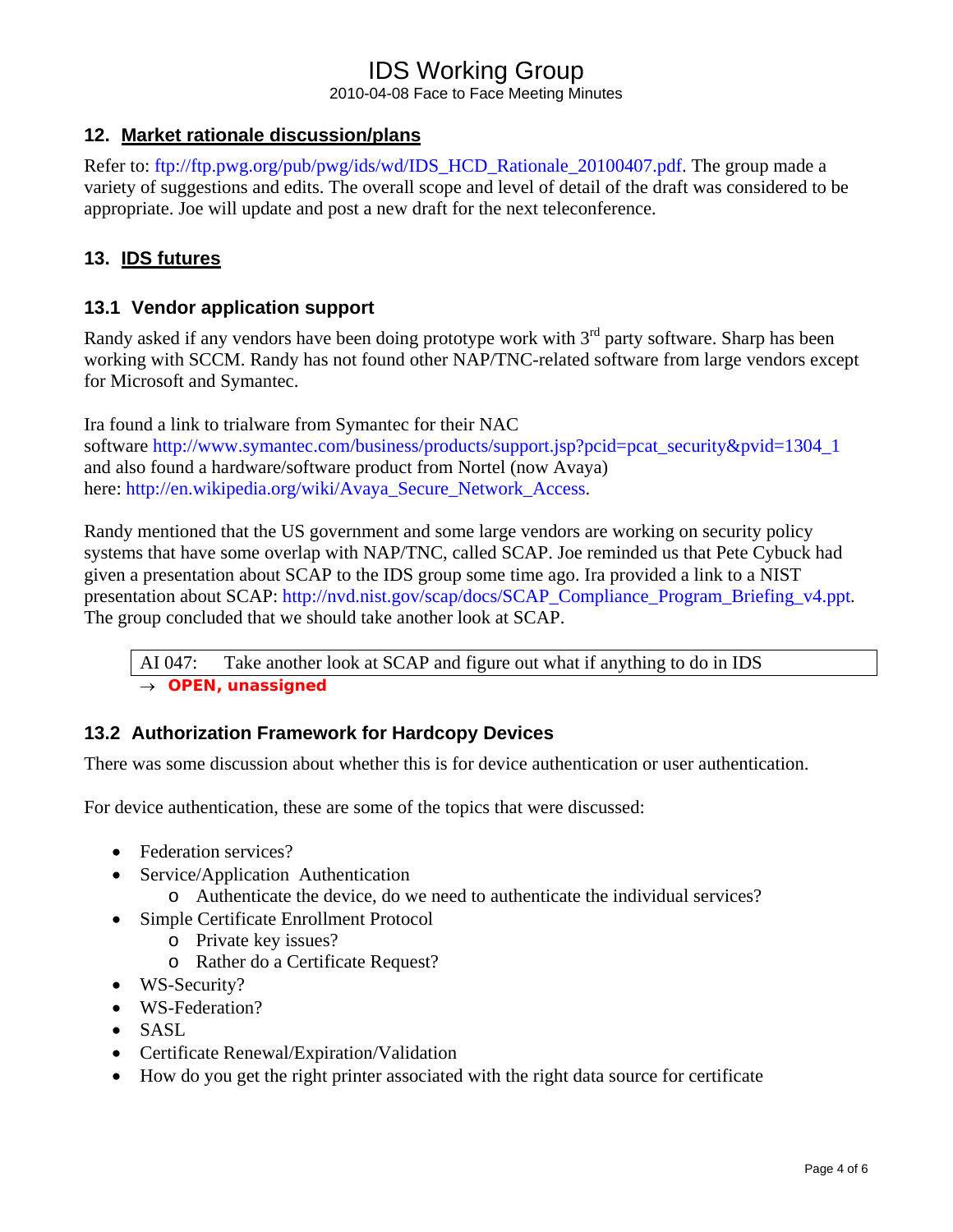2010-04-08 Face to Face Meeting Minutes

#### AI 048: Post a problem statement about authorization to the IDS list → *OPEN, Randy*

For user authentication, these are some of the topics that were discussed:

- Authorization/Rights Management
- What is a user allowed to do? And when?
- XACML (OASIS standard)
	- o Token reference
	- o Common namespaces for authorization
	- o Policy namespace and predicate
- Do we want to look into document rights (non-printable, etc)

AI 049: Look at XACML → *OPEN, all IDS* 

## **13.3 Standard Log File Formats for Printers and MFDs**

This topic turned out to be about standard log content (such as to support regulatory requirements), log format (to enable vendor-independent log analysis), and delivery (to protect confidentiality and/or integrity). These are some of the topics that were discussed about standard logs:

- Allow use of automated tools for log analysis
- P2600 audit/event logs
- Job logs
- User Logs
- Error Logs
- Fax log
- Accounting
- Security Faults
- Debug logs?
	- o Identify as debug/trace log?
- Where did the document come from/go to?
	- o User A sent a document to x and time t
- Log file integrity
- Define common log syntax XML Schema? o Add to MFD System Model?
- Make sure information elements are applicable
- Ensure log security and integrity
	- o Signed log files

AI 050: Summarize current log standards for 2600.1

→ *OPEN, Brian*